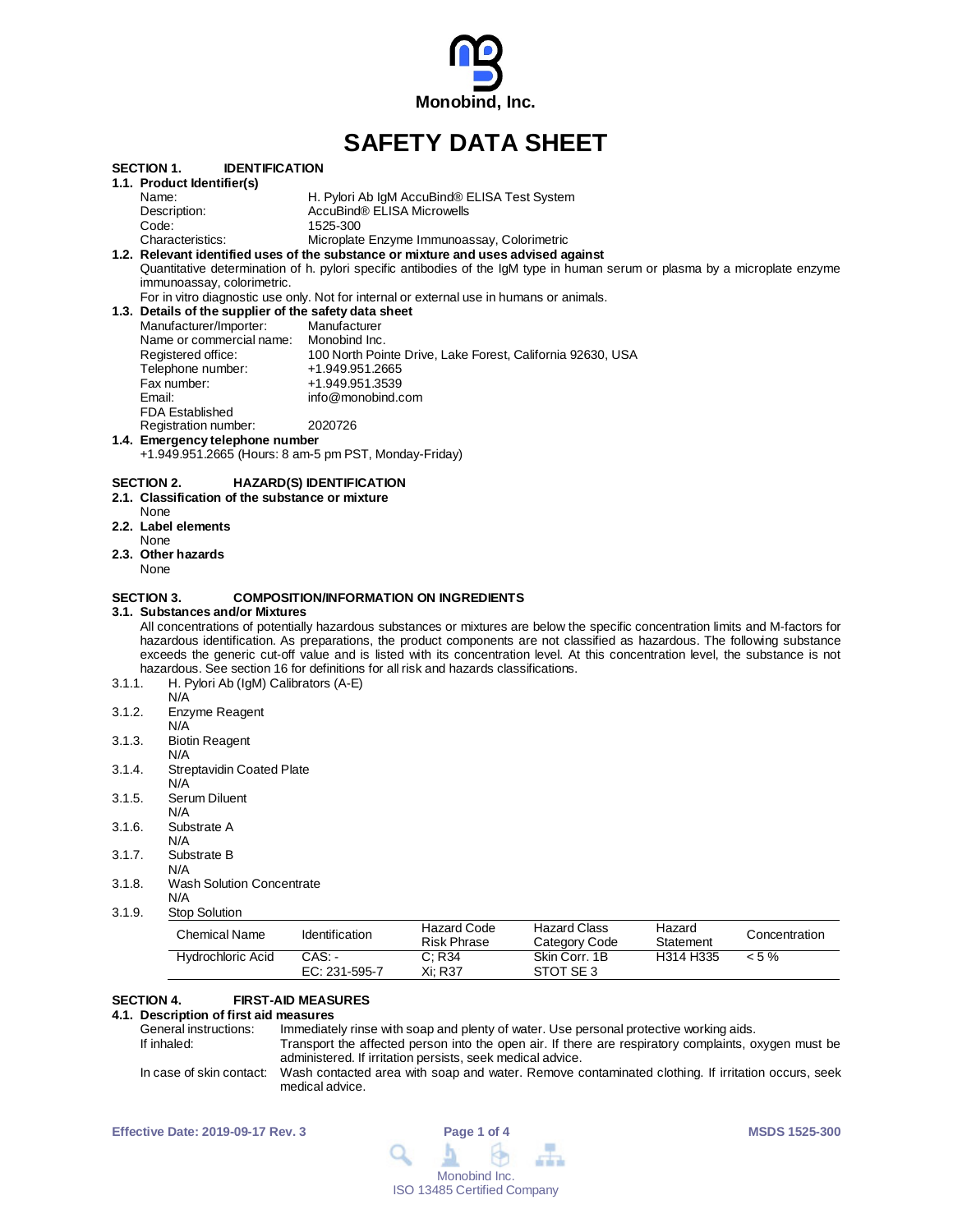In case of contact with eyes: Rinse with a stream of water for at least 15 minutes. Thorough rinsing must be ensured by opening the eyelids. If irritation occurs, seek medical advice.

If ingested: Do NOT induce vomiting. If conscious, rinse the mouth and administer a large amount of water to dilute the substance. In the case of unconsciousness, never administer anything orally. If irritation occurs, seek medical advice.

#### **4.2. Most important symptoms and effects, both acute and delayed** No data available

**4.3. Indication of any immediate medical attention and special treatment needed** No data available

## **SECTION 5. FIRE-FIGHTING MEASURES**

**5.1. Extinguishing media**

- Carbon dioxide, dry powder, foam, water
- **5.2. Special hazards arising from the substance or mixture**
- None **5.3. Advice for firefighters**

Wear appropriate personal protective equipment and clothing. Wear self-contained breathing apparatus, if necessary.

## **SECTION 6. ACCIDENTAL RELEASE MEASURES**

## **6.1. Personal precautions, protective equipment and emergency procedures**

Avoid contact with skin and eyes. Wear suitable personal protective clothing.

**6.2. Environmental precautions**

Avoid penetration into sewerage systems, surface and ground water. Avoid soil pollution.

## **6.3. Methods and material for containment and cleaning up**

Cover with suitable absorbing material. After removing the substance, rinse the spot of spilling thoroughly with water and soap. Dispose of waste according to all federal, state, and local regulations.

### **6.4. Reference to other sections**

See Section 8 for personal protective equipment. See Section 13 for appropriate disposal methods.

## **SECTION 7. HANDLING AND STORAGE**

### **7.1. Precautions for safe handling**

Avoid spills. Avoid contact with skin, eyes and clothing. Use suitable protective means to work with the substance. Use in a well-ventilated area. Follow good manufacturing practices when using product. Do not drink, smoke, or eat in work areas.

## **7.2. Conditions for safe storage, including any incompatibilities**

Kit and unopened components:

Store at temperatures between  $+ 2$  and  $+ 8$  °C in a dry and dark place until expiration date.

7.2.2. Opened components:

Opened reagents are stable for sixty (60) days when stored at 2-8 °C.

7.2.3. For prepared reagents (see product insert): Diluted wash buffer should be stored at room temperature (2-30 °C) for up to 60 days. Working substrate solution should be stored at 2-8 °C and is stable for one (1) year. Diluted serum diluent solution should be stored at 2-8 °C and is stable for up to 60 days.

## **7.3. Specific end uses**

Product procedure should be performed by a skilled individual or trained professional for in vitro diagnostic use only.

## **SECTION 8. EXPOSURE CONTROL/PERSONAL PROTECTION**

## **8.1. Control parameters**

No substances with occupational exposure limits.

## **8.2. Exposure controls**

| 8.2.1. | Eye/face protection:    | Safety glasses or goggles with side shields recommended                                                                                                                 |
|--------|-------------------------|-------------------------------------------------------------------------------------------------------------------------------------------------------------------------|
| 8.2.2. | Skin protection:        | Compatible protective gloves recommended. Wash hands after properly removing and                                                                                        |
|        |                         | disposing of gloves.                                                                                                                                                    |
|        | Other skin protection:  | Laboratory coats are recommended.                                                                                                                                       |
| 8.2.3. | Respiratory protection: | No respiratory protection is required. Use product in rooms enabling good ventilation. If<br>local exhaustion is necessary, general (forced) exhaustion is recommended. |
| 8.2.4. | Thermal hazards:        | None                                                                                                                                                                    |

## **SECTION 9. PHYSICAL AND CHEMICAL PROPERTIES**

# **9.1. Information on basic physical and chemical properties**

- Appearance:
	- Physical state (at 20 °C)

Calibrators, Enzyme Reagent, Biotin Reagent, Wash Solution Concentrate, Substrate Solutions, Stop **Solution** 

| Solid:  | Microtiter strips      |  |  |
|---------|------------------------|--|--|
| Colour  |                        |  |  |
| Straw:  | Calibrators            |  |  |
| Purple: | Enzyme Reagent         |  |  |
| Green:  | <b>Biotin Reagent</b>  |  |  |
| Orange: | Diluent                |  |  |
| Clear:  | Stop, Substrates, Wash |  |  |

**Effective Date: 2019-09-17 Rev. 3 Page 2 of 4 MSDS 1525-300**

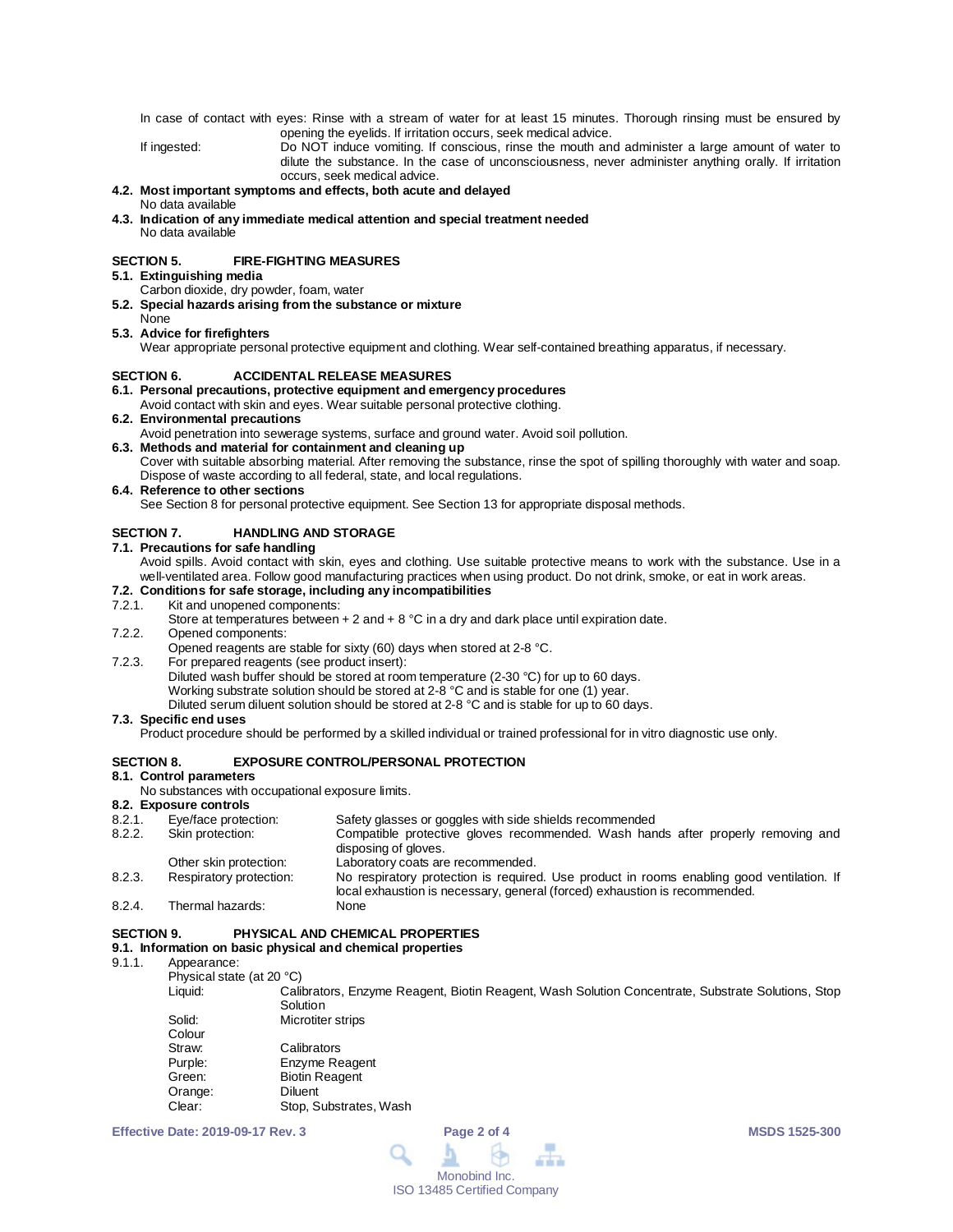| 9.1.2.             | Odour:                                                   | Odourless                                                                                               |
|--------------------|----------------------------------------------------------|---------------------------------------------------------------------------------------------------------|
| 9.1.3.             | Odour threshold:                                         | Not applicable                                                                                          |
| 9.1.4.             | pH value:                                                | Stop solution: $<$ 3                                                                                    |
|                    |                                                          | Calibrators: $7.4 \pm 0.2$                                                                              |
|                    |                                                          | Enzyme: $7.3 \pm 0.2$                                                                                   |
|                    |                                                          | Biotin: $7.3 \pm 0.2$                                                                                   |
|                    |                                                          | Streptavidin Wells: $7.5 \pm 0.2$                                                                       |
|                    |                                                          | Serum Diluent: $7.4 \pm 0.2$                                                                            |
|                    |                                                          | Wash Solution Concentrate: $8.8 \pm 0.2$                                                                |
|                    |                                                          | Substrate Reagent A: $3.2 \pm 0.2$                                                                      |
|                    |                                                          | Substrate Reagent B: $5.0 \pm 0.2$                                                                      |
| 9.1.5.             | Melting point/freezing point:                            | Not determined                                                                                          |
| 9.1.6.<br>9.1.7.   | Initial boiling point/ boiling range:<br>Flash point:    | Not determined<br>Not applicable                                                                        |
| 9.1.8.             | Evaporation rate:                                        | Not determined                                                                                          |
| 9.1.9.             | Flammability (solid, gas):                               | Not flammable                                                                                           |
| 9.1.10.            |                                                          | Upper/lower flammability or explosive limits:<br>Not applicable                                         |
| 9.1.11.            | Vapour pressure: Not determined                          |                                                                                                         |
| 9.1.12.            | Vapour density:                                          | Not determined                                                                                          |
| 9.1.13.            | Relative density:                                        | Not determined                                                                                          |
| 9.1.14.            | Solubility:                                              | Water soluble                                                                                           |
| 9.1.15.            | Partition coefficient: n-octanol/water:                  | Not determined                                                                                          |
| 9.1.16.            | Auto-ignition temperature:                               | Not applicable                                                                                          |
| 9.1.17.<br>9.1.18. | Viscosity:                                               | Decomposition temperature: Not determined<br>Not determined                                             |
| 9.1.19.            | Explosive properties:                                    | None                                                                                                    |
| 9.1.20.            | Oxidising properties:                                    | Not determined                                                                                          |
|                    | 9.2. Other information                                   |                                                                                                         |
| None               |                                                          |                                                                                                         |
| <b>SECTION 10.</b> |                                                          | <b>STABILITY AND REACTIVITY</b>                                                                         |
| 10.1. Reactivity   |                                                          |                                                                                                         |
|                    |                                                          | No known reactivity hazards associated with product                                                     |
|                    | 10.2. Chemical stability                                 |                                                                                                         |
|                    |                                                          | Stable under recommended storage conditions                                                             |
|                    | 10.3. Possibility of hazardous reactions                 |                                                                                                         |
|                    | No hazardous polymerization                              |                                                                                                         |
|                    | 10.4.Conditions to avoid                                 |                                                                                                         |
|                    | Excessive heat and light<br>10.5. Incompatible materials |                                                                                                         |
| Acids              |                                                          |                                                                                                         |
|                    | 10.6. Hazardous decomposition products                   |                                                                                                         |
|                    | Not determined                                           |                                                                                                         |
| <b>SECTION 11.</b> |                                                          | <b>TOXICOLOGICAL INFORMATION:</b>                                                                       |
|                    | 11.1. Information on toxicological effects               |                                                                                                         |
| 11.1.1.            | Acute toxicity:                                          | Not determined                                                                                          |
| 11.1.2.            | Skin corrosion/irritation:                               | Not determined                                                                                          |
| 11.1.3.            |                                                          | Serious eye damage/irritation: Not determined                                                           |
| 11.1.4.            | Respiratory or skin sensitisation:                       | Not determined                                                                                          |
| 11.1.5.            | Germ cell mutagenicity:                                  | Not determined                                                                                          |
| 11.1.6.            | Carcinogenicity:                                         | No component of this product present at levels $\geq 0.1\%$ is identified as probable, possible or      |
|                    |                                                          | confirmed human carcinogen by NTP (National Toxicology Program), IARC (International                    |
| 11.1.7.            |                                                          | Agency for Research on Cancer), or OSHA (Occupational Safety & Health Administration)<br>Not determined |
| 11.1.8.            | Reproductive toxicity:<br>STOT-single exposure:          | Not determined                                                                                          |
|                    |                                                          |                                                                                                         |

- 11.1.9. STOT-repeated exposure: Not determined
- 11.1.10. Aspiration hazard: Not determined
- 
- 11.1.11. Information on likely routes of exposure: If ingested:  $\overline{\phantom{a}}$  No known health effects<br>If inhaled: No known health effects
	-
- No known health effects<br>No known health effects
	- If contact with skin:<br>If contact with eyes: No known health effects
- 11.1.12. Symptoms related to the physical, chemical, and toxicological characteristics: None after short or long-term exposure

## **SECTION 12. ECOLOGICAL INFORMATION 12.1.Toxicity**

## Not determined.

**12.2.Persistence and degradability** Not determined

**Effective Date: 2019-09-17 Rev. 3 Page 3 of 4 MSDS 1525-300**

m Q 血血血 Monobind Inc. ISO 13485 Certified Company